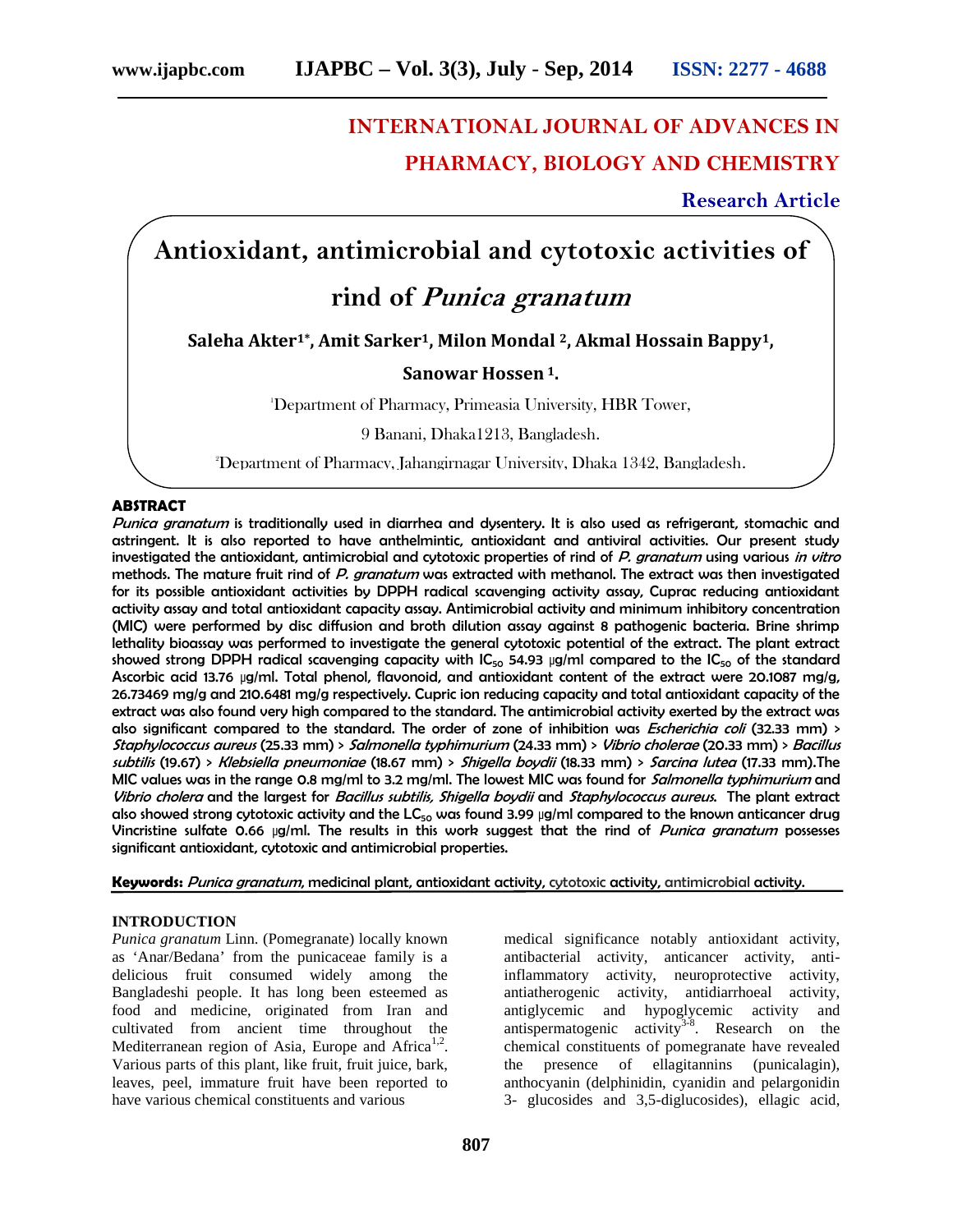punicic acid, flavonoids, flavonols and many other constituents which are further correlated to the antioxidant potential of this plant<sup>9</sup>. Various *in vitro* studies of the various components of this plant have found significant antibacterial, antiviral and antiproliferative effects<sup>10</sup>. Ellagic acid, one of the constituents of *Punica granatum* juice and seed oils are reported to act in prostate, pancreas, intestine, skin, oesophagus, bladder, liver, breast, skin, colon, lung, neuroblastoma and leukaemia cancers through antioxidant, antiproliferation (growth inhibition, cell cycle disruption and apoptosis), antiangiogenisis and anti-inflammatory mechanisms of action<sup>11-14</sup>.

Traditionally this plant has been used as astringent, refrigerant, blood purifier, tonic, cooling agent and also used against tapeworm, diarrhea, dysentery and hemorrhages<sup>15</sup>. To explore the therapeutic potential of *Punica granatum* in various disease conditions like male infertility, obesity, osteoarthritis and Alzheimer's disease numerous clinical trials are in progress<sup>16</sup>. Medicinal plants have secured a trustworthy position in the treatment of various diseases from time immemorial. Natural products derived from plant have also forms the basis of the treatment of human disease. The popularity of using plant derived medicines is increasing from the last century due to having lower side effects, low cost and availability of the product. Currently about 80% of world population relies on plant derived medication for the first line management of diseases $17$ . Previous studies have suggested that the rind of *Punica granatum* has strong antidiarroheal activity<sup>18</sup>, so our present study is designed to study the antioxidant, antimicrobial and cytotoxic activity of the rind of *Punica granatum* to authenticate the traditional uses and to enrich the information of the medicinal values this plant possess.

# **MATERIALS AND METHODS**

# **Plant material and extract preparation**

Mature fruit of *Punica granatum* was collected from Mohakhali Kacha Bazar, Dhaka, Bangladesh in the month of July, 2012. The sample was then identified by the taxonomist of the National Herbarium, Mirpur, Dhaka, Bangladesh (Accession Number 37848) where a Voucher specimen has been deposited for further reference. The rind part of the collected fruit was then dried and grinded. Then 250 gm of the sample was macerated with 500 ml methanol for seven days with occasional stirring. It was then filtered, dried and the yield was  $14\%^{19}$ .

## **Chemicals**

Folin Ciocalteu reagent, gallic acid and methanol were purchased from Merck Co. (Germany). Griess reagent from Roch-light Ltd., Suffolk, England; Sodium Phosphate (Na3PO4) from Merck, Mumbai, India; Ammonium Molybdate from Merck DGaA, Germany and Quercetin from Sigma Chemicals, USA. Sodium nitroprusside was obtained from BDH Chemicals Ltd., Poole, England, Ascorbic acid from SD Fine chem. Ltd., Biosar, India and 1, 1-Diphenyl- 2-picryl hydrazyl (DPPH) and quercetin were purchased from Sigma Chemical Co. (St., Louis, USA).

#### **Microorganisms**

Pure culture of *Escherichia Coli*, *Bacillus subtilis Klebsiella pneumoniae*, *Vibrio cholerae*, *Salmonella typhimurium*, *Staphylococcus aureus*, *Sarcina leutea*, and *Shigella boydii* were obtained from the Microbiology laboratory of Department of Pharmacy, Primeasia University, Dhaka, Bangladesh (106 CFU  $ml^{-1}$ ).

# **Determination of Total Polyphenol contents**

The total phenolic compounds content in the extract was determined by Folin-Ciocalteu reagent<sup>20</sup>. 500  $\mu$ l of Folin- Ciocalteu reagent and 4 ml of 7.5% sodium carbonate solution were added in 1 ml of extract (200 μg/ml). The mixture was then incubated for 1 h at 20°C. The absorbance of the solution was measured at 765 nm using a UV spectrophotometer (Shimadzu, UV-1601PC) against blank. The total phenolic compounds content was calculated in gallic acid equivalents (GAE) using the following formula:  $A =$  $(C \times V)$  / m; where A is the total content of phenolic compounds, mg/g plant extract in GAE; C is the concentration of gallic acid established from the calibration curve, mg/ml; V is the volume of extract in ml and m is the weight in gram of plant extract.

#### **Determination of total flavonoid contents**

The total content of flavonoid of the crude extract was determined by using standard procedure<sup>21</sup>. 3 ml methanol, 200 μl (10%) aluminium chloride solutions and 200 μl (1 M) potassium acetate solution were mixed with 1 ml of extract solution (100 μg/ml) or different concentrations of quercetin (standard). The mixture was then incubated for 30 min at room temperature after adding 5.6 ml of distilled water. The absorbance of the solution was measured at 415 nm using a UV spectrophotometer (Shimadzu, UV- 1601PC) against blank. The total content of flavonoid compounds in plant extract was calculated and expressed as mg of quercetin equivalents (QE) / g of extract.

#### **Determination of total antioxidant capacity**

The phosphomolybdenum method was used to determine the total antioxidant capacity of the plant extract<sup>22</sup>. A mixture was made by adding  $0.3$  ml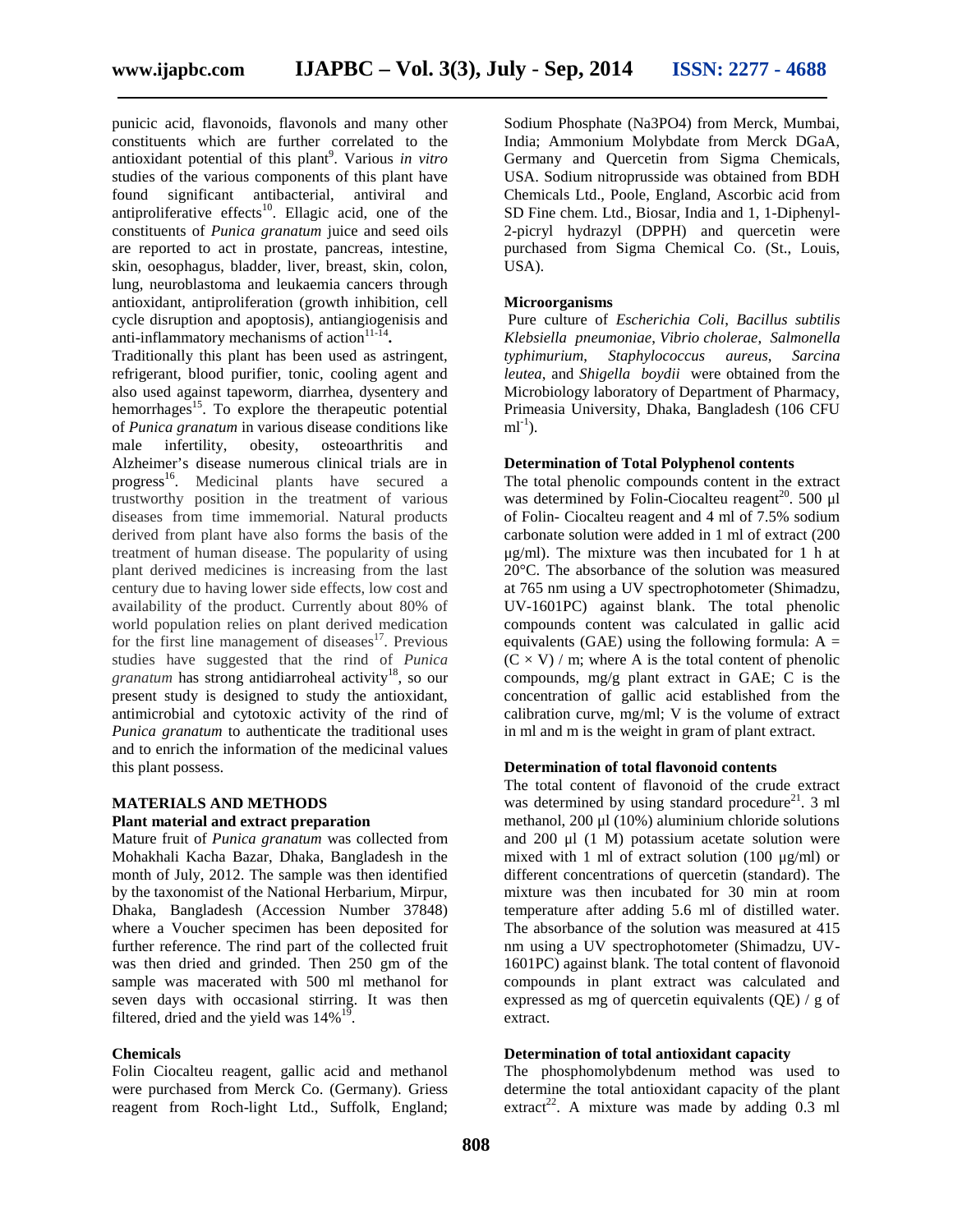extract with 3 ml of reagent solution (0.6 M sulfuric acid, 28 mM sodium phosphate and 4 mM ammonium molybdate) and incubated at 95°C for 90 min. The reduction of Mo (VI)-Mo (V) by the extract followed by the formation of a green phosphate/Mo (V) complex at acid pH forms the basis of this method. The absorbance was measured at 695 nm using a UV spectrophotometer (Shimadzu, UV- 1601PC) against blank after cooling the reaction solution at room temperature. The antioxidant activity of the extract was expressed as mg of ascorbic acid equivalents / g of extract.

#### **DPPH Assay**

The 1,1-diphenyl-2-picrylhydrazyl (DPPH) free radical scavenging by the extract was determined by using standard procedure<sup>23</sup>. 2 ml of a  $0.004\%$ methanol solution of DPPH was mixed with 200 μl plant extract of different strength (5, 25, 50, 100, 500 μg/ml). After 30 min, the absorbance was determined at 517 nm using a UV spectrophotometer (Shimadzu, UV-1601PC) against a blank where absorbance of DPPH solution only without the extract or standard agent was used as control. The percentage scavenging activity of the extract was calculated using the formula: % scavenging activity =  ${(AO -$ A1) / A0}  $\times$  100; where A0 is the absorbance of the control and A1 is the absorbance of the extract or standard.

# **Cuprac reducing antioxidant activity assay**

The cupric ion reducing capacity of the plant extract was performed by using standard procedure<sup>24</sup>. 500  $\mu$ l of plant extract or standard of different concentrations  $(5, 25, 50, 100, 200 \mu g/ml)$  was mixed with 1.0 ml of 0.01 M CuCl<sub>2</sub>.2H<sub>2</sub>O solution. Then 1.0 ml of ammonium acetate buffer (pH 7.0) was mixed followed by the addition of 1.0 ml of 0.0075 M of neocaproine solution. Finally, 600 μl of distilled water was added and make the final volume of the mixture to 4.1 ml. After making final volume, the total mixture was incubated for 1 h at room temperature. Then the absorbance of the solution was measured at 450 nm using a UV spectrophotometer (Shimadzu, UV-1601PC) against blank.

# **Screening of antimicrobial activity**

Antimicrobial activity of the plant extract was tested by disc diffusion method<sup>25</sup>. The extract solution was prepared at a concentration of 300 µg/ml. Then the paper discs were impregnated by using the extract and placed onto the nutrient agar media inoculated with the test bacteria and incubated at  $37^{\circ}$  C for 24 h. Amoxicillin (30 µg/disc) (oxoid, UK) were used as positive control and blank disc (impregnated with solvents followed by evaporation) were used as

negative control. After incubation the culture plates were examined and the assessment of antimicrobial activity was based on the measurement of diameter of the inhibition zone formed around the disc. For each test the mean of triplicate results were taken.

# **Determination of the minimum inhibitory concentration (MIC)**

Determination of the minimum inhibitory concentration (MIC) was carried using the broth dilution method<sup>26</sup>. Briefly, 1.0 ml of the reconstituted extract solution at a concentration of 200 mg/ml was added to another test tube containing 1 ml of sterile broth so as to obtain a concentration 100 mg/ml. 1 ml of this dilution was transferred to another test tube till the  $10<sup>th</sup>$  test tube was reached. The  $11<sup>th</sup>$  test tube did not contain any extract, but a solution of pure solvent served as negative control. Then 1 ml of an 18 h old culture of each of the organisms earlier adjusted at  $10<sup>6</sup>$  CFU/ml was put into each tube and thoroughly vortexed. The tubes were incubated at  $37^{\circ}$  C for 24 h and observed for growth in form of turbidity. The test tube with the lowest dilution with no detectable growth by visual inspection was considered the MIC.

#### **Cytotoxic activity**

The cytotoxic activity of the crude extract was evaluated using Brine shrimp lethality bioassay according to standard procedure<sup>27</sup>. Artemia salina Leaches (brine shrimp eggs) was collected and taken in a small tank of water at  $37^{\circ}$ C with constant oxygen supply to allow hatching of the shrimps for two days and to mature as nauplii. 5 ml of seawater was taken in each vial. Specific volume of the test samples were taken and dissolved in specific volume of dimethyl sulfoxide (DMSO) to get stock solution. Serial dilution method was used to prepare a series of solutions of varying concentrations from the stock solution and was added to the vials. The concentrations of the obtained solutions in the vials were as 1 μg/ml, 5 μg/ml, 10 μg/ml, 20 μg/ml, 50 μg/ml, 100 μg/ml, 200 μg/ml and 500 μg/ml. 10 nauplii were added by micropipette to each of the vials. After 24 h, a magnifying glass was used to inspect the vials and the number of survived nauplii in each vial was counted. The percentage of lethality of the brine shrimp nauplii was calculated for each concentration.

# **Statistical analysis**

Analyses were performed in duplicates for antioxidant studies and triplicates for antimicrobial study. Data were presented as mean  $\pm$  SD. SPSS 11.5 was used to calculate the  $LC_{50}$  in cytotoxicity study using probit chart.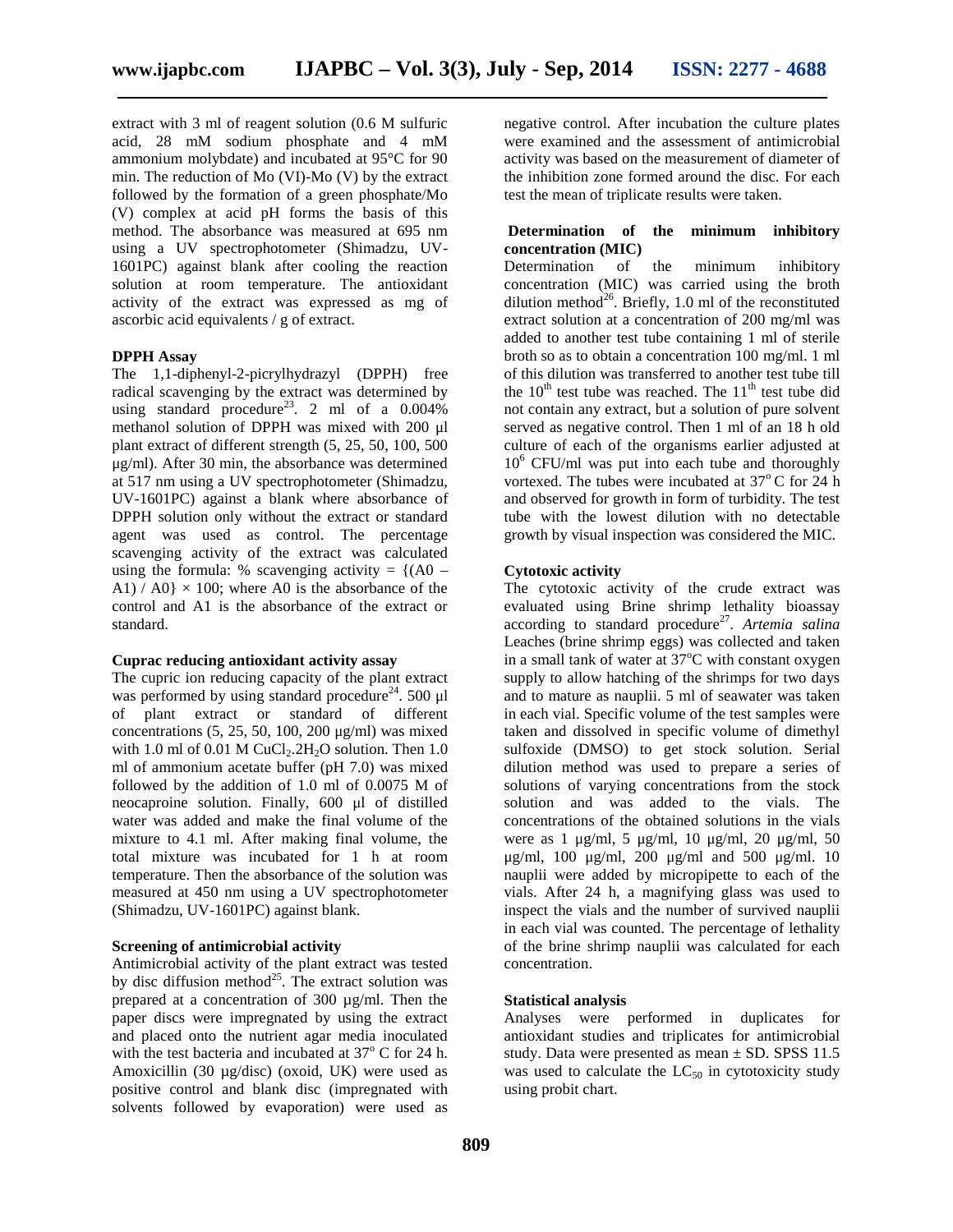#### **RESULTS**

#### **Total phenol, flavonoid and antioxidant contents**

Total phenol, flavonoid, and antioxidant contents of methanol extract of the rind of *P. granatum was* expressed as gallic acid equivalent (GAE) per gram of plant extract, quercetin equivalents(QE) per gram of plant extract and ascorbic acid equivalents(AAE) per gram of plant extract respectively. Table 1 shows the amount of total phenol, flavonoid, and antioxidant contents of the extract in mg/g of the respective standards. It is found from the table that the total antioxidant content is high in the plant extract.

#### **DPPH radical scavenging activity**

DPPH was used to evaluate the possible antioxidant potential present in the extract by its radical scavenging capacity measurement. The result of the present study shows that the plant extract possesses significant DPPH radical scavenging activity and the IC<sub>50</sub> is 54.93  $\mu$ g/ml compared to the IC<sub>50</sub> of 13.76 µg/ml of the standard antioxidant ascorbic acid (Table 2).

# **Cuprac reducing antioxidant activity assay**

Cupric ion reducing activity of the rind extract of *P.granatumm* was evaluated with the standard ascorbic acid. At the concentrations of 5, 25, 50, 100 and 200 µg/ml, the cupric ion reducing activity of the extract was significant compared to the standard and both the extract and standard showed a concentration dependent steady state increase in cupric ion reduction (Figure 1).

#### **Antimicrobial Activity**

The antimicrobial activity of methanol extract of the rind of *P. granatum* (PGR) was shown in Table 3. Amoxicillin (30 µg/disc) was used as standard and the zone of inhibition observed by the antibiotic against the tested organisms was also showed in the table. The result showed that the zone of inhibition observed by the extract against the tested bacteria was significant compared to the standard. The highest zone of inhibition observed by the extract was 32.33 mm for *Escherichia coli* and the lowest inhibition zone is 17.33 mm for *Sarcina lutea*. The order of zone of inhibition of PGR is: *Escherichia coli* (32.33 mm) > *Staphylococcus aureus* (25.33 mm) > *Salmonella typhimurium* (24.33 mm) > *Vibrio cholerae* (20.33 mm) > *Bacillus subtilis* (19.67) > *Klebsiella pneumoniae* (18.67 mm) > *Shigella boydii* (18.33 mm) > *Sarcina lutea* (17.33 mm).Standard antibiotic Amoxicillin produced significant zones of inhibition against all the tested bacterial while no zone of inhibition was observed for negative control which may be correlated with their no involvement in the antimicrobial activity of the extract.

# **Minimum inhibitory concentration (MIC)**

The Minimum inhibitory concentration (MIC) of the methanol extract of rind of *Punica granatum* (PGR) against eight tested organisms was shown in Table 4. The inhibitory concentration was in the range 0.8 mg/ml to 3.2 mg/ml. The highest concentration required to inhibit the growth of the bacteria was 3.2 mg/ml for *Bacillus subtilis*, *Shigella boydii* and *Staphylococcus aureus.* The lowest concentration required to inhibit the growth of the bacteria was 0.8 mg/ml for *Salmonella typhimurium* and *Vibrio cholerae.*

#### **Cytotoxic Activity**

The result of cytotoxic activity of rind of *P. granatum* is shown in Table 5. The extract showed significant cytotoxic activity against brine shrimp nauplii with the  $LC_{50}$  value 3.99  $\mu$ g/ml compared to the  $LC_{50}$  of standard anticancer drug Vincristine Sulfate 0.66 µg/ml.

# **DISCUSSION**

Plant phenolic compounds like hydroxy-cinnamic acids (HCAs), flavonoids, anthocyanins and tannins are thought to exert different health benefits in coronary heart disease, cancer and diabetes. The possible mechanism behind these may be due to their as antioxidants, anticarcinogens and cardioprotective agents $^{28}$ . The antioxidant activity of the polyphenolic compounds is believed to be mainly due to their redox properties $^{29}$ . Flavonoids are major plant secondary metabolites with good antioxidant properties. It is also reported to have antimutagenic and antimalignant activities $^{30}$ . Results obtained in the present study revealed that the level of these phenols and flavonoid compounds in the extract of rind of *P. granatum* were significant (Table 1). The total antioxidant potential of the extract was estimated from their capacity to reduce the reduction of Mo (VI) to Mo (V) and subsequent formation of a green phosphate/Mo (V) complex at acidic pH. The total antioxidant activity of the extract was significant to give desired antioxidant activity. The scavenging of DPPH radical occurs either by a direct H-atom abstraction process or a proton concerted electrontransfer process<sup>31</sup>. The free radical scavenging activity of flavonoids are well established and a major area of dietary antioxidant research. From our present study it is suggested that, *P. granatum* extract possess significant DPPH radical scavenging activity compared to the standard Ascorbic Acid. This may be due to the presence of flavonoids, as our previous work has revealed the presence of flavonoids in the rind extract of this plant<sup>18</sup>. Cuprac reducing capacity assay is a method for dietary polyphenols, vitamin C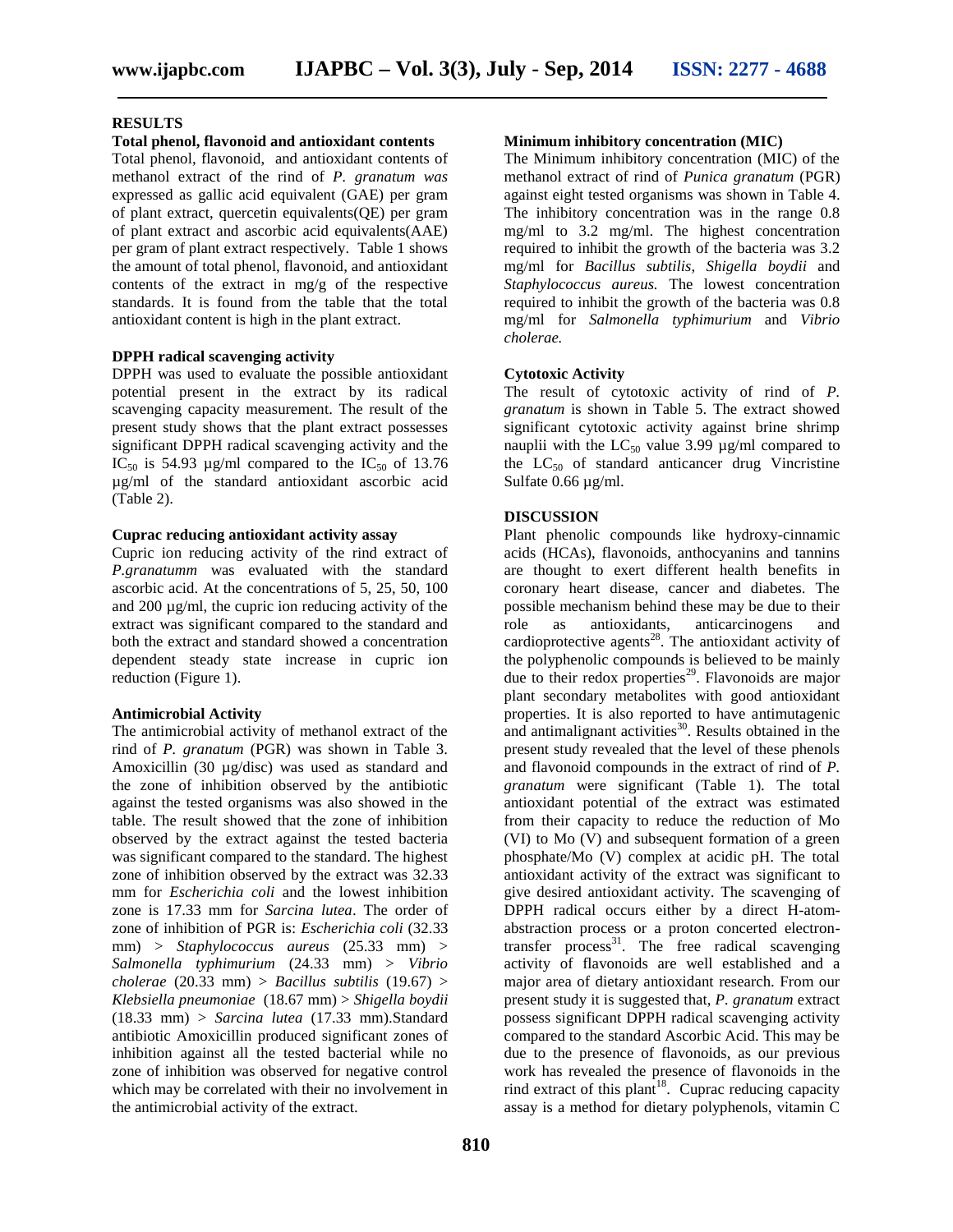and vitamin E. The Cuprac absorbance of the extracts could be due to the reduction of Cu (II)-neocuproine reagent which may be decreased in the presence of OH scavengers and this reduction may also supports the scavenging ability of the extract<sup>32, 33</sup>. The extract showed significant cuprac reducing capacity compared to the standard which can also support the antioxidant potential of this plant extract.

The presence of alkaloids in plant extract may contribute to the antibacterial activity<sup>34</sup> by intercalating the DNA and inhibiting DNA synthesis, cell lysis or by causing the morphological changes<sup>34-</sup>  $36$ . Antibacterial activity of plant extract may also be exerted due to the presence of plant secondary metabolites such as flavonoids $^{37}$ . Previous studies on this plant reported the presence of plant secondary metabolites alkaloids, tannins, flavonoids and glycosides in the rind extract of this plant<sup>18</sup>. The result of our present study suggests that, rind extract

of *P. granatum* contains significant antimicrobial activity against a number of pathogenic bacterial strains (Table 3) which may be due to the presence of the phytochemical constituents present in the plant. MIC results also support the antimicrobial claim as very low concentration of the extract is effective against the tested bacterial strains to inhibit their growth (Table 4) and also suggests that this rind part of this plant possesses strong antimicrobial activity. The secondary metabolite present in the extract such as alkaloids may also be responsible for the cytotoxic potential of the extract<sup>38</sup>. From the results (Table 5) of the cytotoxic activity study, it can be said that the rind extract of *P. granatum* possesses significant cytotoxic potential compared to the standard drug Vincristine Sulfate. The phytoconstituents present in the plant extract may also be responsible for the given cytotoxic activity of this plant.

**Table 1 Total phenol, flavonoid and antioxidant contents of the extract of** *P. granatum.*

| <b>Extract</b> | <b>Total phenol</b><br>(in mg/g, Gallic acid)<br>equivalents) | <b>Total flavonoid</b><br>(in mg/g, quercetin equivalents) | <b>Total antioxidant</b><br>(in mg/g, ascorbic)<br>acid equivalents) |
|----------------|---------------------------------------------------------------|------------------------------------------------------------|----------------------------------------------------------------------|
| <b>PGR</b>     | $20.11 \pm 11.54$                                             | $26.73 \pm 5.89$                                           | $210.65 \pm 2.62$                                                    |

PGR refers to the rind extract of *Punica granatum.*

Results are expressed as mean ±SD (standard deviation).

| DPPH radical scavenging capacity of the extract of P. granatum. |       |  |  |  |
|-----------------------------------------------------------------|-------|--|--|--|
| $IC_{50}$ values ( $\mu$ g/ml)<br>Extract                       |       |  |  |  |
| <b>PGR</b>                                                      | 54.93 |  |  |  |
| Ascorbic Acid                                                   | 13.76 |  |  |  |

**Table 2**

### **Table 3**

#### **Antimicrobial activity of the extract of** *P. granatum* **using disc diffusion method.**

|                          | Diameter of inhibition zone in mm Scale |                                        |  |
|--------------------------|-----------------------------------------|----------------------------------------|--|
| <b>Test organisms</b>    | Amoxicillin<br>$(30 \mu g/disc)$ in mm  | <b>PGR</b><br>$(300 \mu g/disc)$ in mm |  |
| Escherichia coli         | 42                                      | $32.33 \pm 2.05$                       |  |
| Salmonella typhimurium   | 24                                      | $24.33 \pm 0.94$                       |  |
| <b>Bacillus</b> subtilis | 28                                      | $19.67 \pm 2.36$                       |  |
| Shigella boydii          | 25                                      | $18.33 \pm 2.62$                       |  |
| Vibrio cholerae          | 22                                      | $20.33 \pm 0.94$                       |  |
| Klebsiella pneumoniae    | 26                                      | $18.67 \pm 1.25$                       |  |
| Staphylococcus aureus    | 40                                      | $25.33 \pm 2.05$                       |  |
| Sarcina lutea            | 38                                      | $17.33 + 2.49$                         |  |

Data are expressed as mean  $\pm$  SD of triplicate experiments.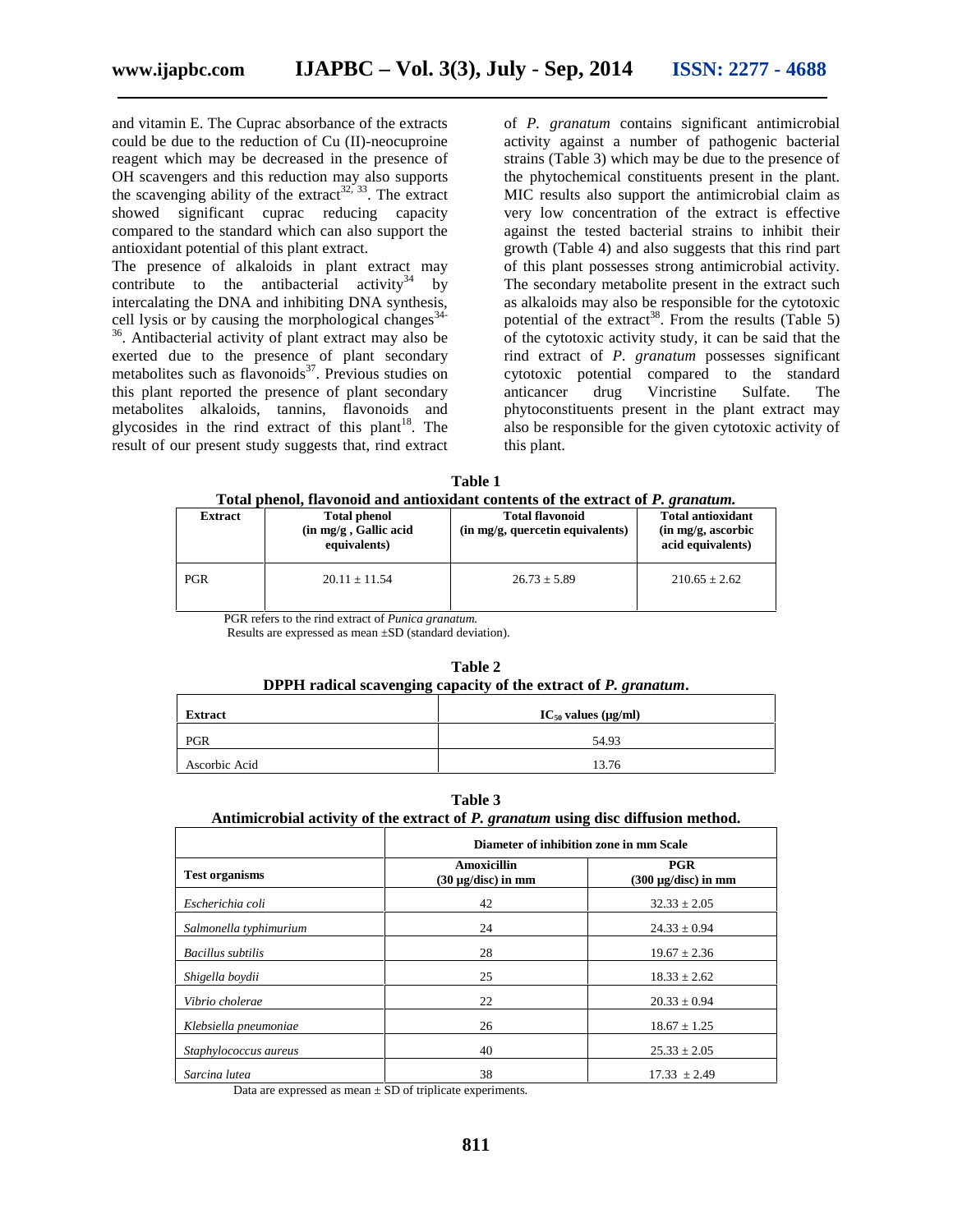**Table 4** Minimum inhibitory concentration (MIC) of the extract of *P. granatum*.

| <b>Test organisms</b>    | MIC in mg/ml |  |  |
|--------------------------|--------------|--|--|
| Escherichia coli         | 1.6          |  |  |
| Salmonella typhimurium   | 0.8          |  |  |
| <b>Bacillus</b> subtilis | 3.2          |  |  |
| Shigella boydii          | 3.2          |  |  |
| Vibrio cholerae          | 0.8          |  |  |
| Klebsiella pneumoniae    | 1.6          |  |  |
| Staphylococcus aureus    | 3.2          |  |  |
| Sarcina lutea            | 1.6          |  |  |
|                          |              |  |  |
|                          | Table 5      |  |  |

**Table 5**

| Cytotoxic activity of the extract of P. Granatum. |  |
|---------------------------------------------------|--|
|---------------------------------------------------|--|

| <b>Extract</b>      | Conc. $(\mu g/ml)$ | Log Conc.      | % Mortality      | $LC_{50}$ (µg/ml) |
|---------------------|--------------------|----------------|------------------|-------------------|
|                     |                    | $\mathbf{0}$   | $\boldsymbol{0}$ |                   |
|                     | 5                  | 0.7            | 10               |                   |
|                     | 10                 |                | 20               |                   |
| PGR                 | 20                 | 1.3            | 10               | 3.99              |
|                     | 50                 | 1.7            | 30               |                   |
|                     | 100                | $\overline{c}$ | 40               |                   |
|                     | 200                | 2.3            | 90               |                   |
|                     | 500                | 2.7            | 100              |                   |
|                     | 0.078125           | $-1.10721$     | 20               | 0.66              |
|                     | 0.15625            | $-0.80618$     | 30               |                   |
|                     | 0.3125             | $-0.50515$     | 40               |                   |
|                     | 0.625              | $-0.20412$     | 50               |                   |
| Vincristine sulfate | 1.25               | 0.09691        | 60               |                   |
|                     | 2.5                | 0.39794        | 80               |                   |
|                     | 5                  | 0.69897        | 90               |                   |
|                     | 10                 |                | 100              |                   |
|                     | 20                 | 1.30103        | 100              |                   |



Cuprac reducing antioxidant activity of the extract of *P. granatum*.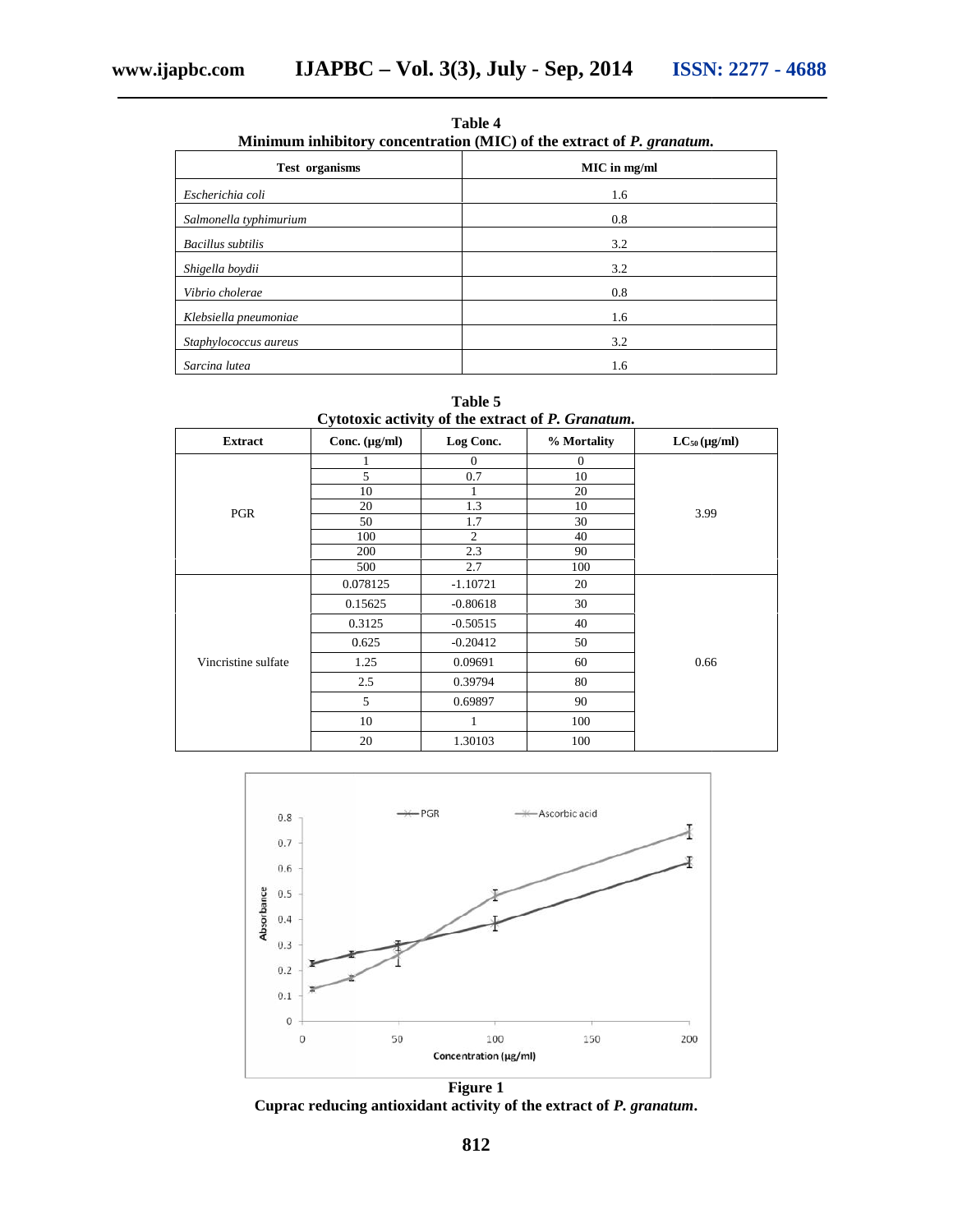#### **CONCLUSION**

The findings of our present work emphasizing on the antioxidant, antimicrobial and cytotoxic activity of the rind of *Punica granatum* have revealed that this plant have significant antioxidant, antimicrobial and cytotoxic activity which is further need to be authenticated by isolating and exploring the responsible chemical constituents for the given activities and this could lead to the discovery of some novel molecules in this particular field of interest.

# **ACKNOWLEDGEMENT**

We are grateful to Head, Department of Pharmacy, Primeasia University and Dr. Md. Sohel Rana, Professor, Department of Pharmacy, Jahangirnagar University for their permission to use the facility of laboratories for this research work. We are also grateful to Mohammad Zafar Imam, Senior Lecturer, Department of Pharmacy, Stamford University Bangladesh for his immense support and encouragement to publish this work.

# **REFERENCES**

- 1. Levin GM, Pomegranate (*Punica granatum*) plant genetic resources in Turkmenistan. Plant Gen. Res. News. 1994; 97: 31.
- 2. Blatter E, Cains JF, Mhaskar KS, Indian Medicinal Plants. 2<sup>nd</sup> ed. Uttranchal, India: Oriental Enterprises, 2001; 5: 1506-1513.
- 3. Chaturvedula *et al.* Bioactive Chemical Constituents from Pomegranate (*Punica granatum*) Juice, Seed and Peel-A Review*.* Int. J. Res*.* Chem*.* Environ*.* 2011; 1(1 ):1-18*.*
- 4. Erdogrul OT, Antibacterial activities of some plant extracts used in folk medicine. Pharm. Biol. 2002; 40: 269-273.
- 5. Alanís AD, Calzada F, Cervantes JA, Torres J, Ceballos GM, Antibacterial properties of some plants used in Mexican traditional medicine for the treatment of gastrointestinal disorders. J. Ethnopharmacol. 2005 ; 100(1–2):153–7.
- 6. Akhlaghi M, Band B, Mechanisms of flavonoid protection against myocardial ischemiareperfusion injury. J. Mol. Cell Cardiol. 2009; 309-17.
- 7. Caceres A, Giron LM, Alvarado SR, Torres MF, Screening of antimicrobial activity of plants popularly used in Guatemala for treatment of dermatomucosal diseases. J. Ethnopharmacol. 1987; 20:223-237.
- 8. Aviram M, Volkova N, Coleman R *et al.* Pomegranate Phenolics from the peels, Arils, and Flowers are Antiatherogenic Studies in vivo in Atherosclerotic Apolipoprotein E-deficient (E0) Mice and in vitro in cultured macrophages

and Lipoproteins. J. Agri. Food Chem. 2008; 56: 1148-1157.

- 9. Jurenka J, Therapeutic Applications of Pomegranate (*Punica granatum* L.): A Review. Alt. Med. Rev. 2008; 13:128-144.
- 10. Machado TB, Leal CR, Amerl ACF, Santos KRN, Silva MG, Kuster RM. Antimicrobial ellagitannin of *Punica granatum* fruits. J. of Braz. Chem. Soci. 2002; 13; 606-610.
- 11. Jadon G, Nainwani R, Singh D, Soni PK, Diwaker AK, Antioxident activity of various parts of *Punica granatum* : A Review, J. Drug Del. Therap. 2012, 2(6), 138-141.
- 12. Olila D, Olwa-Odyek, Opuda-Asibo J. Antibacterial and antifungal activities of extracts of *Zanthoxylum chalybeum* and *Warburgia ugandensis*. Ugandan medicinal plants. Afr. Health Sci. 2001; 1(2):66–72.
- 13. Amanlou M, Beitollahi JM, Abdollahzadeh S, Tohidast-Ekrad Z. Miconazole gel compared with Zataria multiflora Boiss. gel in the treatment of denture stomatitis. Phytother. Res. 2006;(11):966–9.
- 14. Lansky EP, Newman RA. *Punica granatum* (pomegranate) and its potential for prevention and treatment of inflammation and cancer. J. Ethnopharmacol. 2007; 109 (2):177–206.
- 15. Ghani A. Medicinal Plants of Bangladesh. Second Edn. Asiatic Society of Bangladesh. *2003: 362.*
- 16. Pradeep BV, Manojbabu MK and Palaniswamy M. Antibacterial Activity of *Punica granatum* L. against Gastro Intestinal Tract Infection Causing Organisms. Ethnobot. Leaf. 2008; 12: 1085-89.
- 17. Dipak G, Axay P, Manodeep C and Jagdish KV.Phytochemical and pharmacological profile of *Punica granatum*: An overview. Intl. Res. J. Pharm. 2012, 3(2):65-68.
- 18. Akter S, Sarker A, Hossen S, Antidiarrhoeal activity of rind of *Punica granatum.* Intl. Curr. Pharm. J. 2013; 2(5): 101-104.
- 19. Parekh J, Chanda S, *In vitro* antimicrobial activity of *Trapa natans* L. fruit rind extracted in different solvents. Afr. J. Biotechnol. 2007; 6(16): 1905-1909.
- 20. Singelton VR, Orthifer R, Lamuela-Raventos RM, Analysis of total phenols and other oxidation substrates and antioxidants by means of Folin-Ciocalteu reagent. Meth. Enzymol. 1999; 299: 152-178.
- 21. Chang C, Yang M, Wen H, Chern J, Estimation of total flavonoid content in propolis by two complementary colorimetric methods. J. Food Drug Anala*.* 2002;10: 178-182.